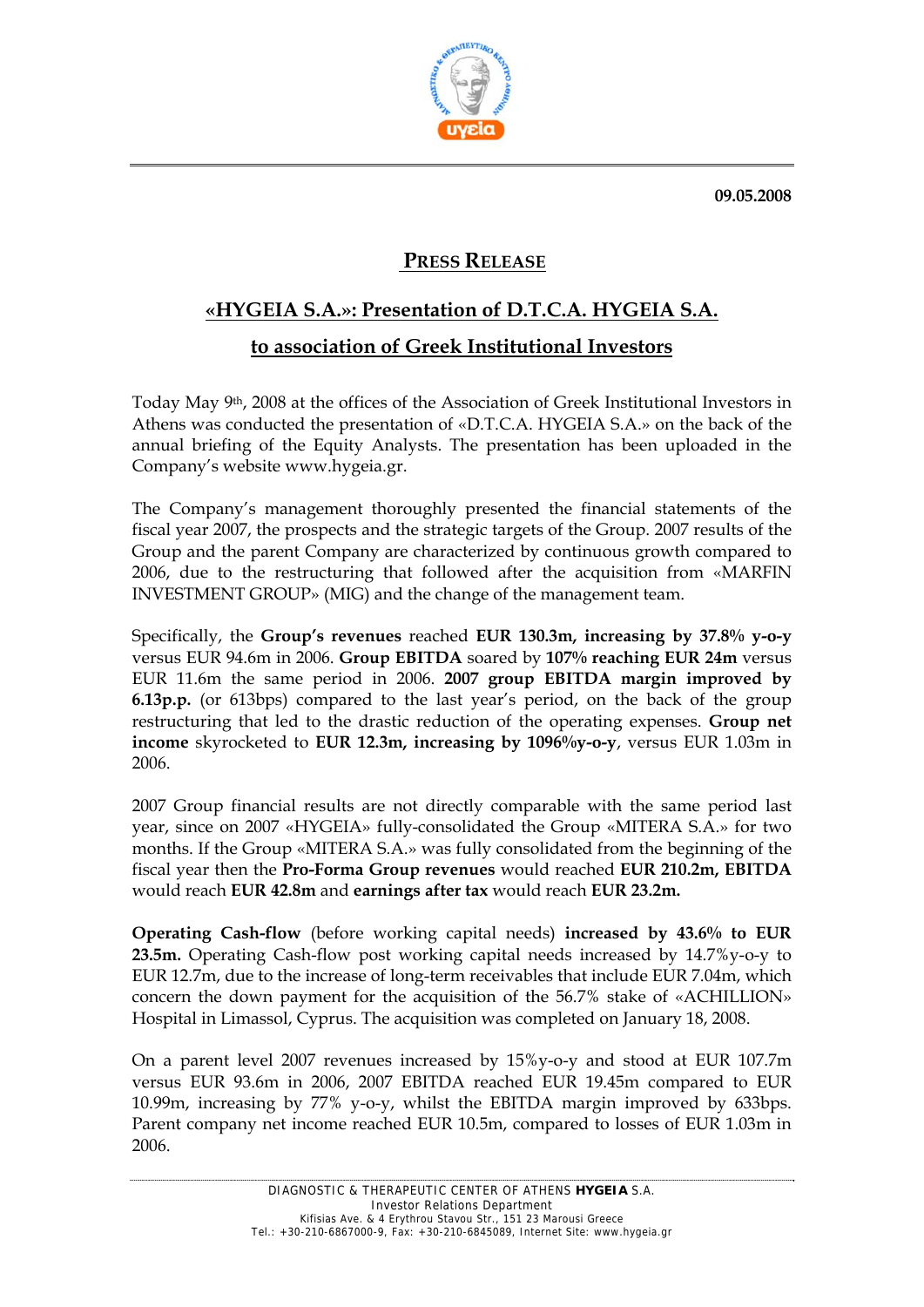

Based on the very positive results, the Board of Directors will propose to the Annual General Meeting of the Company's Shareholders the distribution of **EUR 0.16 per share** through dividend distribution of a EUR 0.08 per share and a EUR 0.08 per share cash capital return (constructive dividend), based on the Company's policy to distribute significant returns to the long-term shareholders of the Company.

During 2007 a number of serious strategic investment initiatives were taken with main target the improvement of the Group's position in Greece, Cyprus and Southeastern Europe. The major strategic movements are:

- 1. The positive fulfilment of Hygeia's Share Capital Increase with contribution in kind «**MITERA S.A**» shares.
- 2. The issuance of a **EUR 300m Convertible Bond Loan**, in order to finance the Group's investments to companies of the Healthcare sector in the Southeastern Europe and the organic growth of «HYGEIA». Recall that the General Meeting of «HYGEIA» has approved the issuance a EUR 200m common bond loan that the management of the Company is able to activate based on the Group's investment needs.
- 3. Establishment of the company «**HYGEIA HOSPITAL TIRANA Sh.A»** in Tirana that will construct and operate the first private hospital in Albania with 160 beds capacity.
- 4. Agreement for the acquisition of 56.7% of the «Chrisafiliotissa Public Ltd» that owns the «**ACHILLION**» private hospital in **Limassol, Cyprus** with 86 beds capacity.
- 5. Establishment of the company «**Y-PHARMA S.A»** that will supply pharmaceuticals and related general medicine products initially the Greek market and latter will expand its operations abroad.
- 6. Establishment of the company «**STEM-HEALTH S.A»** that will develop a stemcell bank network in Europe and the Middle East.
- 7. Agreement with «ETHNIKI INSURANCE». The agreement concerns the direct coverage of all insured persons who «ETHNIKI INSURANCE» represents for hospitalization at «HYGEIA» under special conditions with regard to both doctors' fees and hospital charges. With the aforementioned agreement, HYGEIA's Management successfully concluded its efforts to establish a new framework within which insurance companies and private hospitals shall collaborate reliably. «HYGEIA» has already concluded similar agreements with ING, INTERAMERICAN and ALLIANZ, with very positive results.

2007 results, the various corporate actions and the investment movements indicate that the Restructuring and Expansion Program of the Group continues successfully.